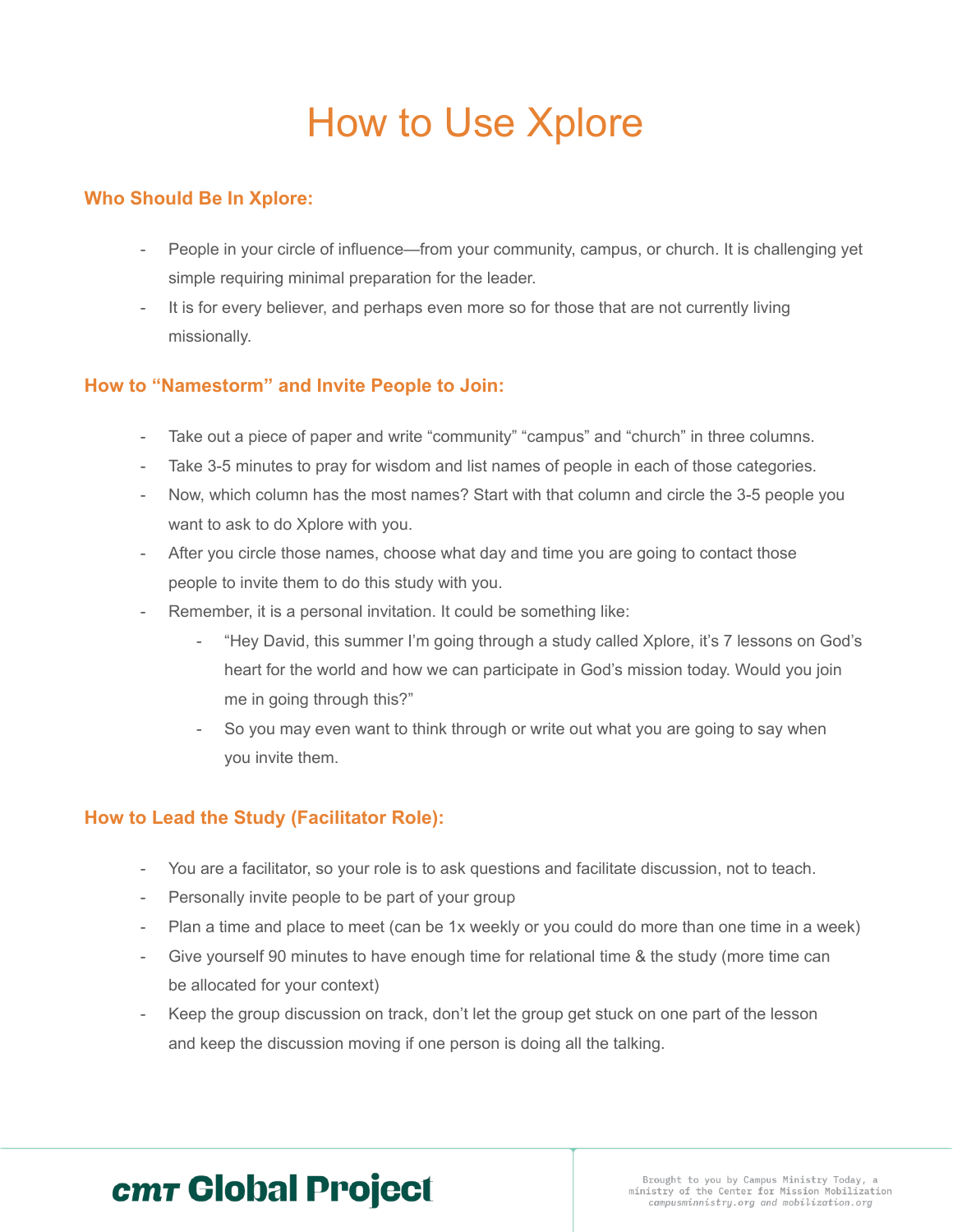- Help the group as they make applications and facilitate accountability the next lesson
- Here's a tip to get the most out of application: Brainstorm as you prep the lesson on what specific opportunities your group could engage in together.

#### **Lesson Elements:**

#### **1. Intro and Prayer**

- 1.1. Briefly review last the last weeks main points
- 1.2. Ask for examples of how participants complete their applications
- 1.3. Don't get bogged down in the "Prep It" section—it's meant to present pertinent information in a concise way. You could ask participants to do this section before coming to the group or it can be done together.

#### **2. Read and Discuss**

- 2.1. Do this as a group & discuss the main ideas from the article
- 2.2. ask which concept most impacted each person
- 2.3. Since Xplore is primarily a Bible study, prepare to spend significant time in this section discovering and discussing how the verses apply to the topic at hand.

#### **3. Live and Pray**

- 3.1. This is the critical part of the lesson where knowledge is transformed into action.
- 3.2. As the discussion facilitator, be sure to leave enough time for this section. If your time gets cut short people may walk away without a concrete action step, and Xplore is about information and action.
- 3.3. Help the group set SMART goals: Specific, Measurable, Attainable/Achievable, Relevant, Time-based
- 3.4. You can pray for a long time, but if you are running out of time you can ask one person to pray the written prayers.
- 3.5. Encourage different people to pray each lesson
- 3.6. Xplore follows the THUMB acronym, so each lesson has a different people group to pray for from the THUMB religious blocks.

## cmr Global Project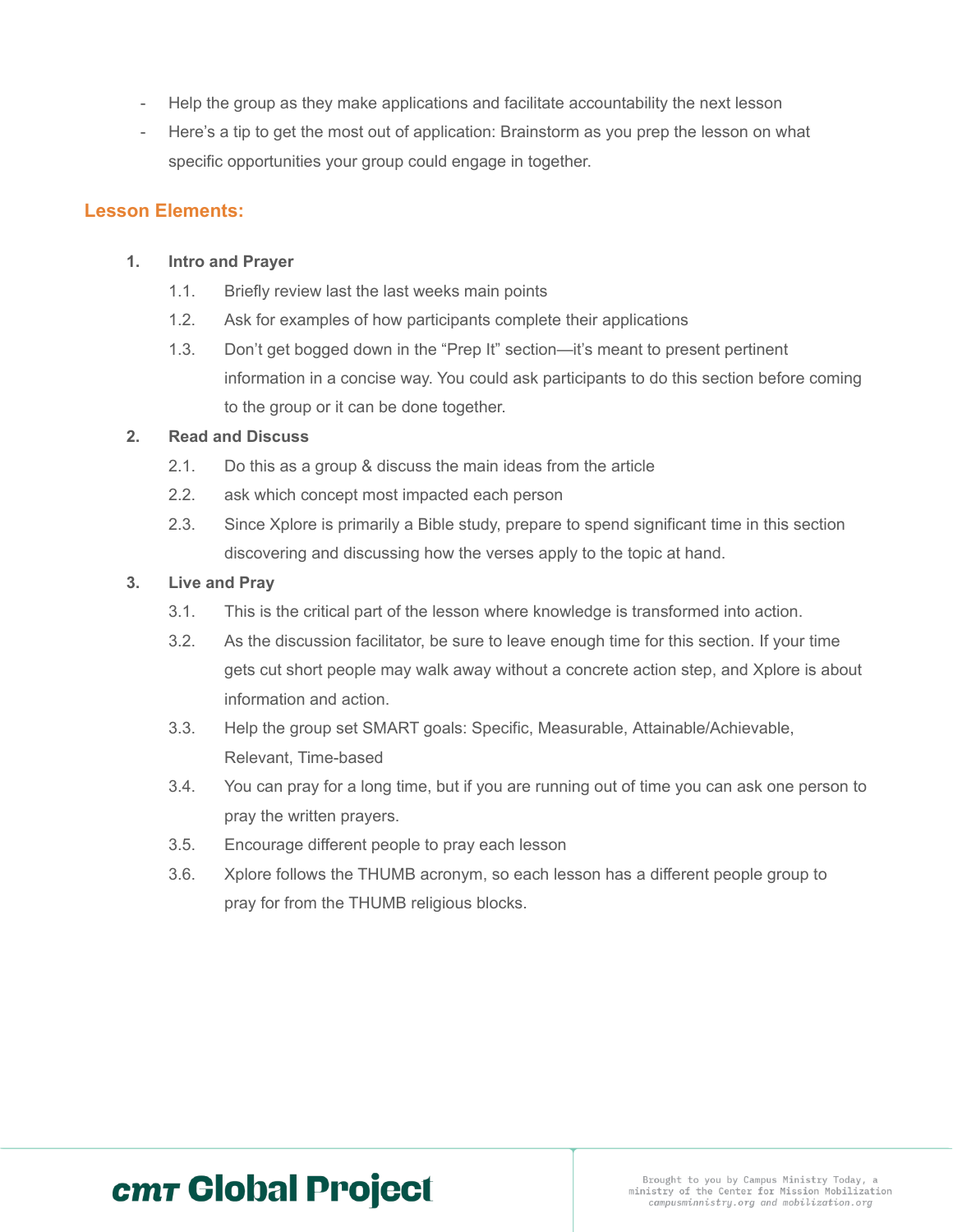# Keys for Leading Each Lesson

### **Lesson 1 - God's Word**

- This section sets the tone for the rest of Xplore. Keep it Christ Centered.
- Challenge people to see the Nations as they read the Bible.

#### **Encouraging reflection and testing by the Word**

Take these two statements in Xplore and put them to the test:

- "You will see that missions is not your pastor's idea or your campus minister's idea, or even your idea- it is God's."
- "The Bible is not a collection of separate books with no common theme or story. It is one book with one theme."

After the group has read these statements you can say, "both of these statements are bold statements. 1 Thessalonians 5:21 tells us to test everything and hold on to what is true. We are not going to just accept these statements just because they are in a pretty printed book. Let's put these statements to the test".

#### **Basing Answers on Scripture**

When responding to the questions, ask the participants to first answer with a phrase directly from the verse(s) before adding their own thoughts or summary. The goal is that people see the clear message of scripture that often gets overlooked by people's commentary.

#### **Lots of Verses**

This is one of the longer lessons because of how many verses you will cover in a short amount of time. As you prep, think through how much time you need to spend on each section to stay on track.

 $\bullet$  One idea for making this go faster, when you get to the verses discussion section, assign the questions to different people and give them some time to simultaneously lookup their passages and answer their questions, then come back together and have them share the answers they found.

## cmr Global Project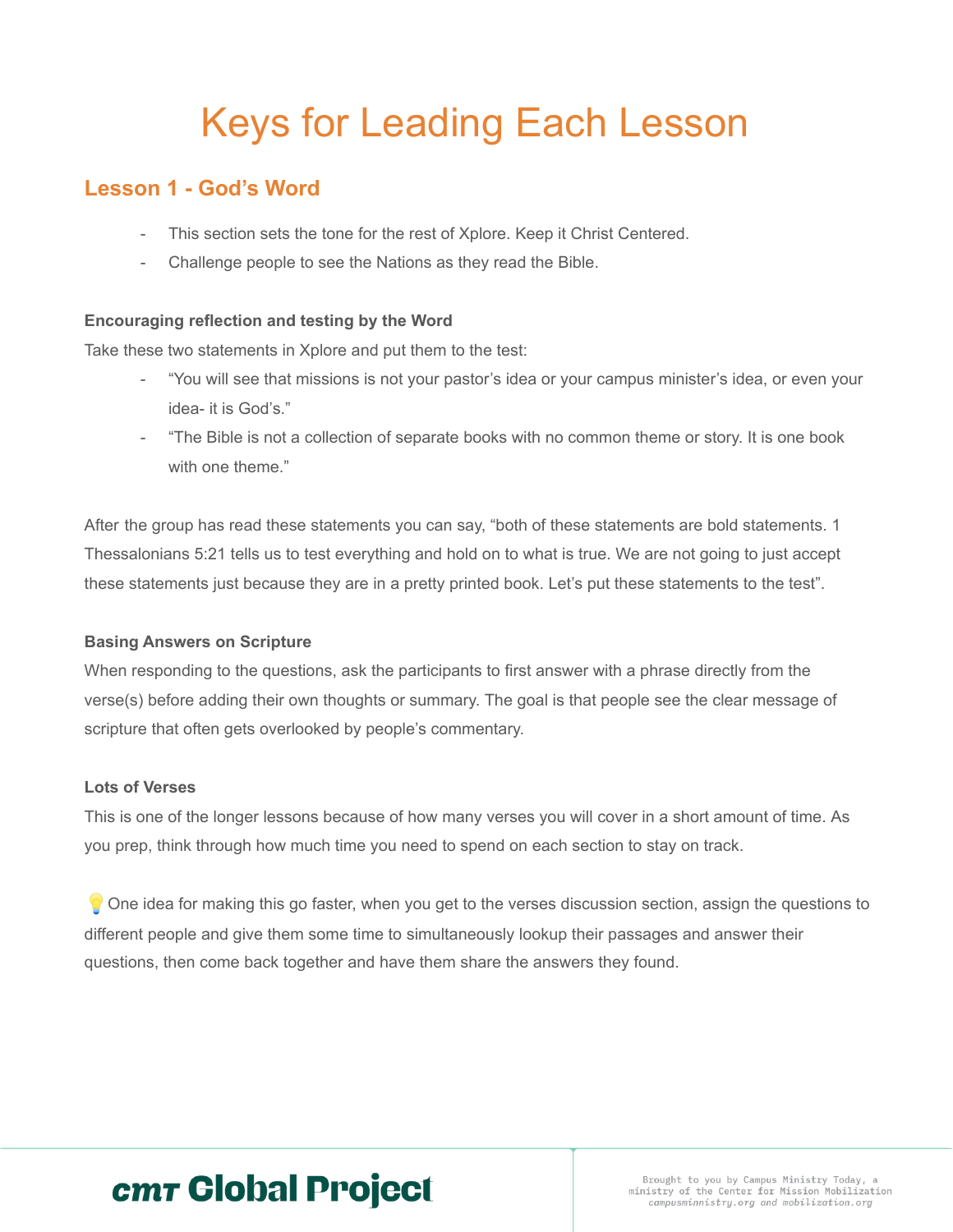### **Lesson 2 - God's World**

Keep in mind that there is a lot of challenging information and questions in the lesson, and most of it will be new to your group.

Make sure to Highlight & define terms (Don't assume everybody knows what you're talking about):

Unreached People Groups, 10/40 window, THUMB

#### **Challenging Questions**

In DISCUSS question 3, someone will probably ask "Do people who have never heard of Jesus go to hell?" Don't get hung up on that question as a group. Affirm the validity of the question and the need to honestly wrestle with it. Perhaps let a couple comments be made, maybe have your own brief statement prepared, allow the weightiness of the issues to be felt and then if people want to talk more, offer another time to gather to address that specific topic, or address it individually.

Having said that, it is important to reinforce the fact that salvation comes through Christ ALONE and 2.9 Billion of the world has little to no access to anyone that would tell them about Christ.

Polls show that close to 38% of all Christians believe that those who never hear or accept the gospel will still be saved which completely undercuts what Scripture says and the Great Commission.

### **Lesson 3 - God's Work: Prayer**

This is the first practical lesson! First two were primarily about engaging our minds and hearts with God's mission, but the remaining lessons are about engaging our hands with God's mission.

Jesus commands his disciples to pray at the end of Matthew 9 before he sends them out in Matthew 10, there's a reason it is the first of the practical lessons in Xplore.

**"8** So, being affectionately desirous of you, we were ready to share with you not only the gospel of God but also our own selves, because you had become very dear to us." - 1 Thess. 2:8

## cmr Global Project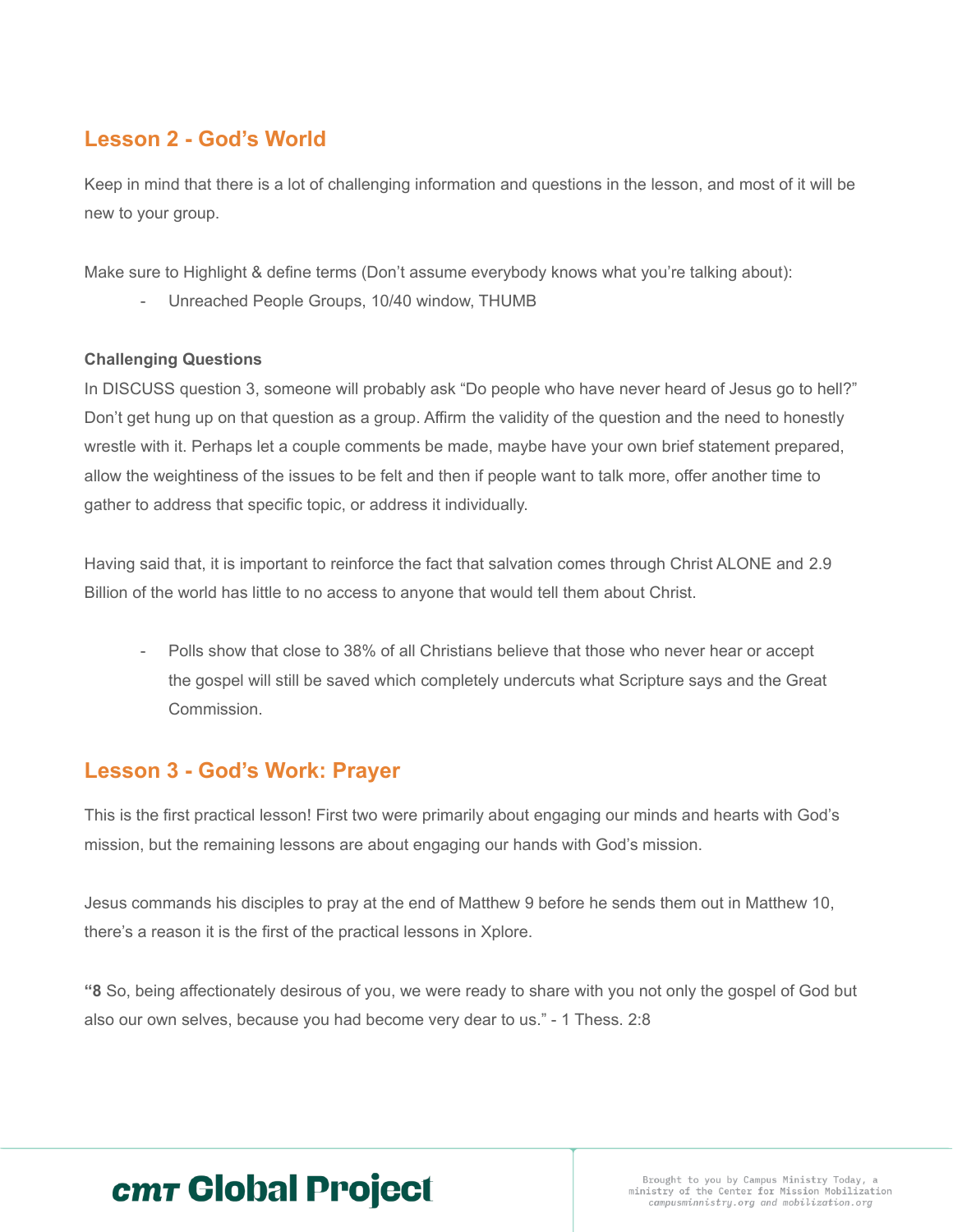The best way to mobilize and disciple others is to do life together, and invite them as you live out the World Christian Lifestyle.

#### **PRAY, PRAY, PRAY**

Make sure you spend a significant amount of time actually praying and not just talking about prayer. For many in your group it probably is the first time they have ever prayed specifically for unreached peoples!

I Idea: Print out people group cards from joshuaproject.net beforehand so you can spend more time praying for the unreached.

Use DISCUSSION verses to show believers how they can pray for missionaries on the field.

## **Lesson 4 - God's Work: Sending**

Sending is a vital habit of the World Christian lifestyle. Make it clear from the start that we will be talking about money in this lesson amongst other aspects of sending! As Christians we should be comfortable talking about this topic seeing as Jesus talked about it all the time, but we shy away from it! These conversations need to be had.

We often think we can't send because our finances are already stretched too thin. Not only are there multiple ways to help send well, but most haven't actually sat down and thought through which areas they can reduce their spending so they can give.

If you want to see a real example of how this can happen watch this video of how a group of Kenyan students responded to the Xplore study and Sending lesson.

<https://vimeo.com/158660397>

**Additional Ideas:** 

- Encourage them to take people they know through a lesson of Xplore
- Encourage or help them find missionaries to help Send and support if they aren't doing so already.
- Practice sacrificially sending with them.

## cmr Global Project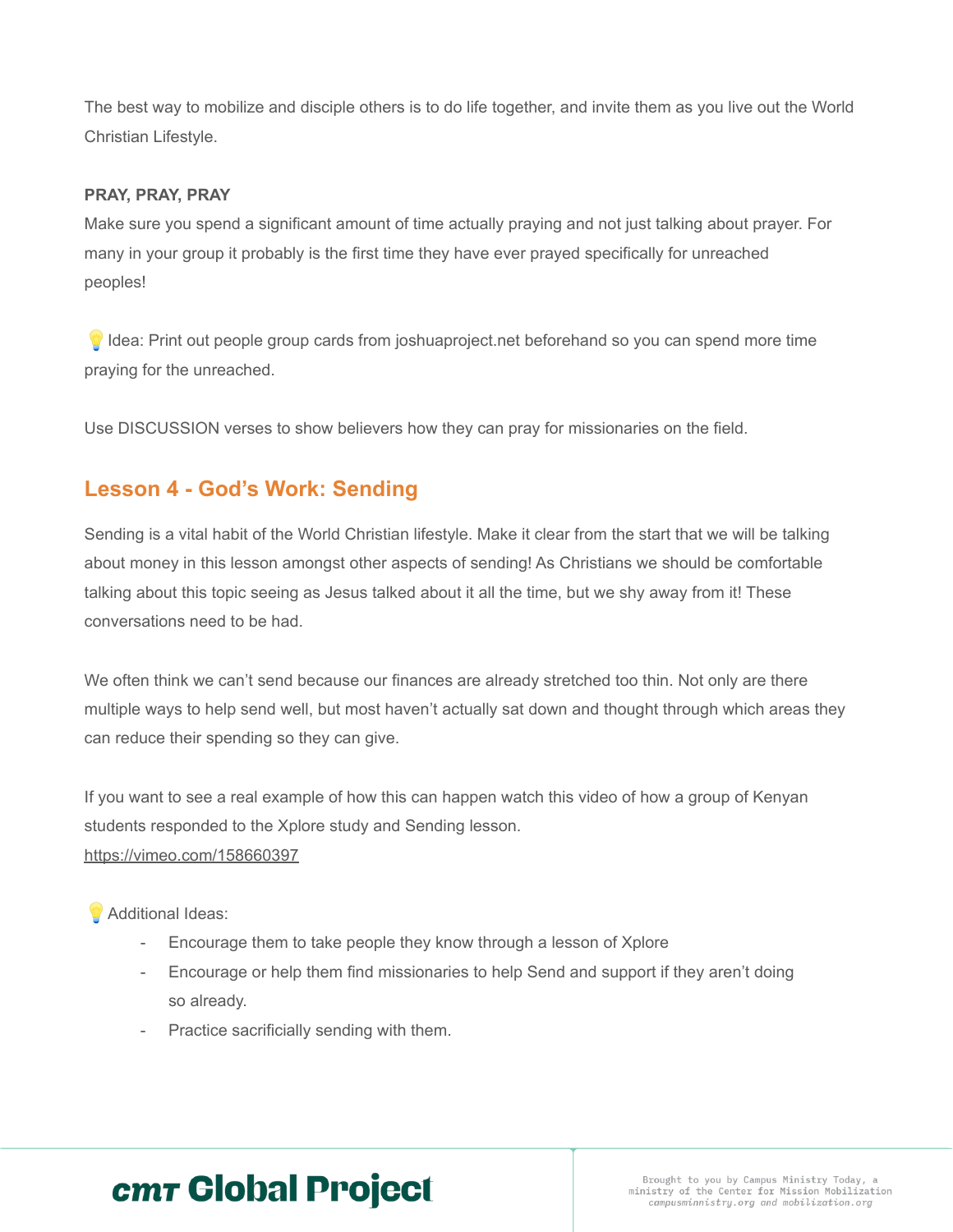### **Lesson 5 - God's Work: Welcoming**

Highlight God's awesomeness in how He is bringing peoples from hard to reach places to us.

Go back to lesson 2 and look at the 10/40 and show how the 10/40 window is an area of the world where it is hard to be a Christian. Ask what the reality is where they live?

Highlight the impact an international has in his/her own community. They know the language, culture, people, etc.

Remember to apply these lessons with your group. This is a challenging one because most people are too fearful to get to know internationals. Make specific plans to meet and welcome internationals in your area.

If you want to dive deeper with your group into Welcoming check out our new tool Xplore: Welcoming the Nations Among Us! (<https://campusministry.org/tools/welcoming-the-nations-among-us>)

### **Lesson 6 - God's Work: Going**

Set the tone early. Help them see that Going requires the greatest cost. Most of the other habits of a world Christian don't require you to leave the comforts of your home.

As you address the fears of going, combat those fears as a group with God's Word. Affirm those fears and invite people in the group to directly address them with Scripture.

In the LIVE session, for question 1, ask "what are you NOT WILLING to sacrifice". Be honest and vulnerable and begin to pray with them over those things.

#### **"Calling" to Go**

In the DISCUSSION session, question number 4, talks about "the call" to GO with Scripture. The Apostle Paul's motivation to Go because He saw God's glory to the nations in Scripture. Paul didn't reference His experience on the road to Damascus or any other "feeling/call". He was motivated to give his life to missions because of the supremacy of God through His Word.

## cmr Global Project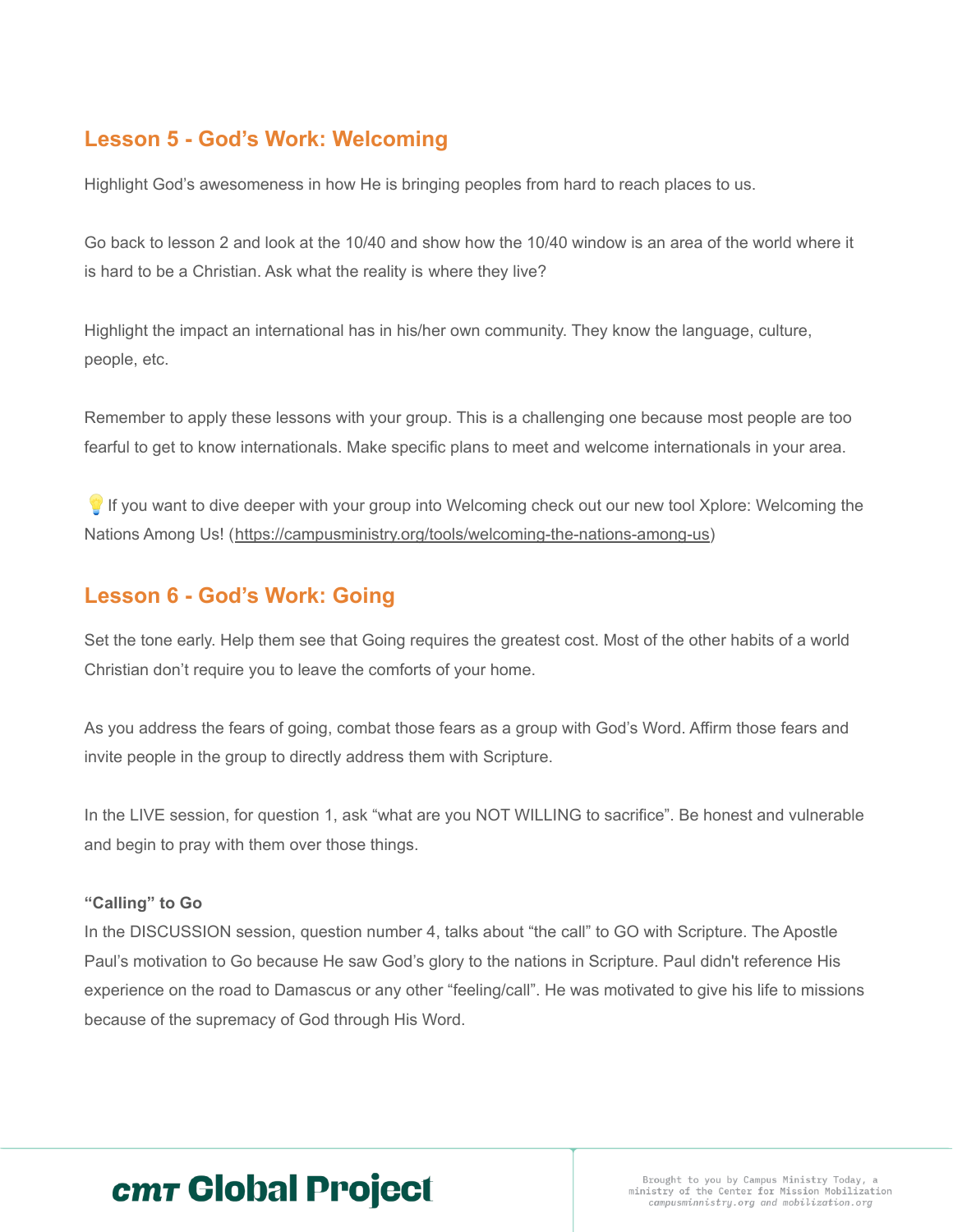## **Lesson 7 - God's Work: Mobilizing**

This lesson is all about multiplying ourselves and inviting others to join us in the World Christian Lifestyle. Congratulations, you already started to mobilize others when you invited them to join an Xplore group with you!

This statement from the lesson sums up the whole lesson "The best way to raise up other World Christians is to first model the lifestyle, and then invite others to join you.". You only need to be one step ahead.

#### **Making a Plan to Multiply**

Leave extra time to fill out the World Christian Lifestyle Plan at the end of the lesson. This is the last time you will be meeting for Xplore so it's important you walk away with a plan on how your group will continue to live out the world christian lifestyle together!

# Tips for Leading A Small Group

**1.** *Your part is to facilitate discussion***.** The Xplore study is designed to facilitate discovery and discussion. Don't feel the pressure to make people "get it", just walk and talk with them through the process of discovery and discussion, allowing the Holy Spirit to help them understand the truths in the lessons. Be okay with silence, also be okay with calling people out to generate conversation.

**2.** *Don't be afraid when people ask questions that you cannot answer***.** Either encourage them to do some research on their own outside of the group time or ask others in the group what they think. Your success doesn't depend on your ability to provide an answer to every question. The goal is to cause people to want to learn more. Most often it is better for them to wrestle through a hard question than you to give them a pat answer. Embrace this and lead them to discover new things about God and His mission!

## cmr Global Project